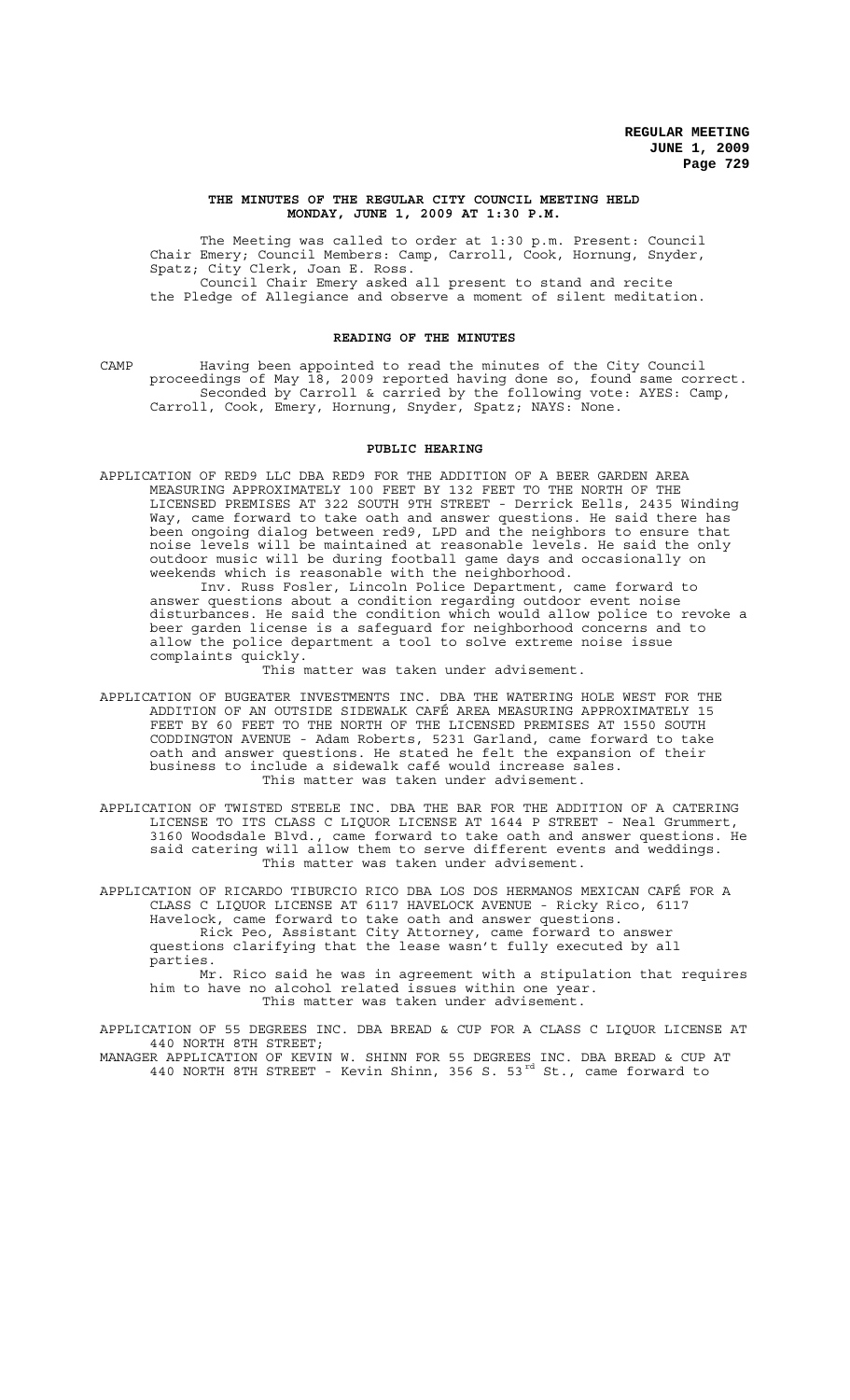take oath. He said an off-sale license will enable them to host wine dinners and allow a new convenience for their customers. Kerry Knight, 840 S. 36 $^{\rm th}$  St., came forward to take oath and answer questions.

This matter was taken under advisement.

ANNEXATION NO. 09002 - AMENDING THE LINCOLN CORPORATE LIMITS MAP BY ANNEXING APPROXIMATELY 1.88 ACRES OF PROPERTY GENERALLY LOCATED AT SOUTH 84TH STREET AND FIRETHORN LANE - Jennifer Strand, Woods & Aitken Law Firm, 301 S. 13<sup>th</sup> St., came forward to explain that a small additional parcel is being annexed to allow a relocated maintenance building to access City sewer and water services. In answer to Council questions, Ms. Strand said all the residences at Firethorn have been annexed. She said had the golf course property been annexed to the corner of 84  $^{\rm th}$  & Van Dorn, the City would have been responsible for the road.

Mark Wible, Manager of Firethorn Golf Club, was on hand for questioning.

Marvin Krout, Director of Planning, came forward to answer questions about Firethorn's development and lot locations. This matter was taken under advisement.

CHANGE OF ZONE 09010 - AMENDING CHAPTER 27.70 OF THE LINCOLN MUNICIPAL CODE RELATING TO ZONING CODE, ADDITIONAL USE REGULATIONS, BY ADDING A NEW SECTION NUMBERED 27.70.060 TO ALLOW CHURCHES IN THE AG, AGR, R OR O DISTRICTS TO HOLD TEMPORARY OR SEASONAL SALES OF GOODS AT RETAIL - Marvin Krout, Director of Planning, came forward to explain that in the zoning ordinance today, a special permit provision allows a non-profit organization in a residential district or an office district to apply and get Planning Commission permission for a temporary outside sales use on a property subject to limitation of no more than 45 days in a single calendar year. He said given their history with this, they felt nonprofit was a very broad classification. He said churches ought to be able to have this sales activity as a conditional use without having to go to the Planning Commission for a hearing and approval. In response to a Council question on whether a church would pay tax on fireworks sales, Mr. Krout referred to the Finance Director.

Don Herz, City Finance Director replied, yes, they probably would. Council requested verification of the sales tax issue before the voting session today.

Rick Peo, Assistant City Attorney, came forward to remind the Council that the code change is a land use issue not a determination of who the operator of the facility might be; therefore, sales tax is not a relevant issue. He clarified the ordinance is about simplifying a process for churches to be able to get a conditional use permit for what would typically go through a special permit process. He said the special permit would not be deemed to be "yay" or "nay" based upon whether or not they had tax exemption status. Mr. Peo advised Council to treat churches the same as they would treat other non-profits. This matter was taken under advisement.

VACATION 09004 - VACATING THE EAST-WEST ALLEY BETWEEN NORTH 23RD STREET AND NORTH 24TH STREET, NORTH OF P STREET - Trent Sidders, Cline Williams Law Firm, 233 S.  $13^{\text{th}}$  St., Ste. 1900, came forward to represent NeighborWorks in their redevelopment project and to answer any questions.

This matter was taken under advisement.

APPROVING GJJRB, LLC DBA THE SPIGOT LOUNGE AS A KENO SATELLITE SITE AT 1634 O STREET - John Hewitt, 955 W. O St., came forward to state that Keno has been at The Spigot since about 1995 but due to a change of ownership, re-application was required.

This matter was taken under advisement.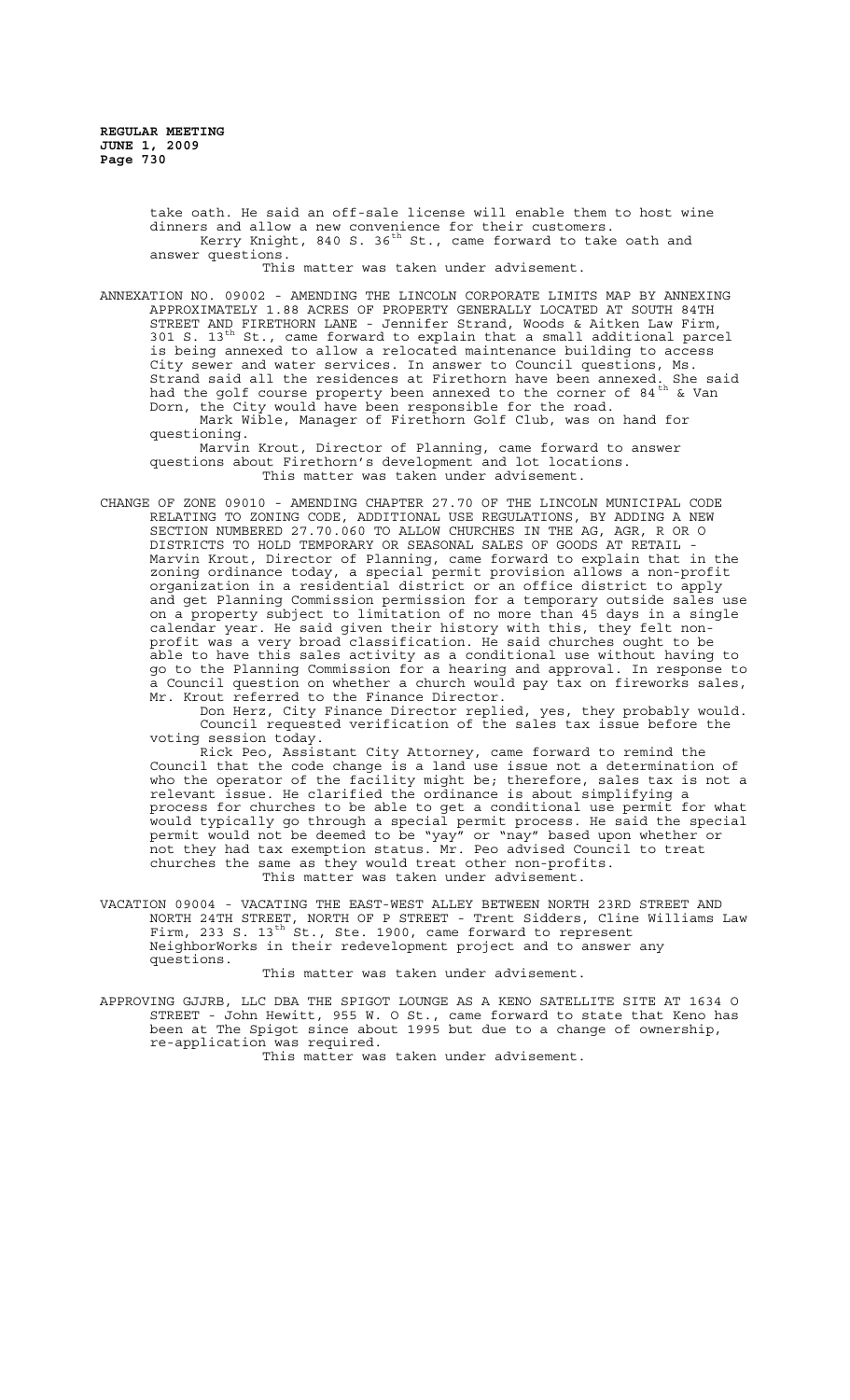APPROVING THE AMENDMENT TO ANNEXATION AGREEMENT BETWEEN THE CITY AND FIRETHORN GOLF COMPANY AND FIRETHORN UTILITY SERVICE COMPANY TO REVISE THE TERMS WITH RESPECT TO THE WATER DISTRIBUTION SYSTEM ON PROPERTY GENERALLY LOCATED AT 85TH STREET AND PIONEERS BOULEVARD - Jennifer Strand, Woods & Aitken, LLP, 301 S. 13<sup>th</sup> St., came forward to answer questions and to state that the amendment clarifies that a portion of a connecting water main will not be completed until the City completes the 98<sup>th</sup> Street water main.

Brad Marshall, Olsson Associates, came forward to answer questions about whether water service material on Firethorn properties was standard copper or plastic. He anticipated that 1/2 of them may not be copper from the curb stop to the water main. This matter was taken under advisement.

APPROVING AMENDMENT NO. 1 DEVELOPMENT AND CONDITIONAL ZONING AGREEMENT BETWEEN WHITEHEAD OIL COMPANY AND THE CITY REGARDING SIGN REGULATIONS ON PROPERTY GENERALLY LOCATED AT 21ST AND K STREETS - Mark Whitehead, Whitehead Oil Company, 2537 Randolph St., came forward to congratulate the new Council members and answer questions about the development site. He said details have been worked out, coming to the position of the original agreement by limiting signage and achieving the overall nature that is appropriate for the site. He said the one frontage which faces west going down toward 21st Street is where the largest concentration needs to be for identification.

Marvin Krout, Director of Planning, came forward to state the modest wall sign is typical of suburban strip center signage. He said the 62 sq. ft. sign is a lot less than the 25 ft. tall and 100 sq. ft. that it could be under the B-3 ordinance. This matter was taken under advisement.

WAIVER 09002 - APPLICATION OF LINCOLN FAMILY CHURCH TO WAIVE THE PARKING LOT SURFACING REQUIREMENT ON PROPERTY GENERALLY LOCATED TWO BLOCKS SOUTH OF THE INTERSECTION OF HIGHWAY 2 AND SOUTH 70TH STREET - Darin Horst, Efficient Design, 6201 Oaks Hollow, came forward representing the church in their plan to expand their sanctuary, therefore requiring additional parking. He said until more money is raised, the surface beyond the concrete drive will be gravel.

This matter was taken under advisement.

- APPROVING THE PURCHASE OF PROPERTY LOCATED AT 21ST AND N STREETS. THE PURCHASE PRICE AND DEMOLITION COSTS RELATED TO THE PROPERTY TOTAL \$1,750,000 OF WHICH \$650,000 WOULD COME FROM THE ADVANCE LAND ACQUISITION FUND - Steve Huggenberger, Assistant City Attorney, came forward to explain the proceedings of the law suit brought about by J & D Leasing (Williamson dealership) claiming inverse condemnation against the City and JAVA. He said as the City was moving to trial, Lincoln Electric System expressed an interest in locating a substation on part of the property; therefore, it became a much more viable prospect for settlement. He stated this resolution provides the City with the funds to accomplish the property transfers and settlement of the law suit. In answer to Council questions, Mr. Huggenberger said J & D Leasing is responsible for all environmental issues related to the property. This matter was taken under advisement.
- AMENDING SECTION 10.14.250 OF THE LINCOLN MUNICIPAL CODE, RELATING TO SPEED REGULATIONS, TO BRING SAID SECTION INTO CONFORMITY WITH STATE STATUTE BY PROVIDING A FINE FOR TRAVELING MORE THAN 35 MPH OVER THE AUTHORIZED SPEED LIMIT AND ESTABLISHING RANGES FOR FINES OF TWENTY-ONE MILES PER HOUR TO THIRTY-FIVE MILES PER HOUR OVER THE AUTHORIZED SPEED LIMIT, AND THIRTY-SIX MILES PER HOUR OR MORE OVER THE AUTHORIZED SPEED LIMIT RELATING TO THE DEFINITION AND FINES FOR SPEEDING IN A CONSTRUCTION ZONE; AND REPEALING SECTION 10.14.250 OF THE LINCOLN MUNICIPAL CODE AS HITHERTO EXISTING - John McQuinn, Chief Assistant City Prosecutor, came forward to explain the consistency between State and City law. In answer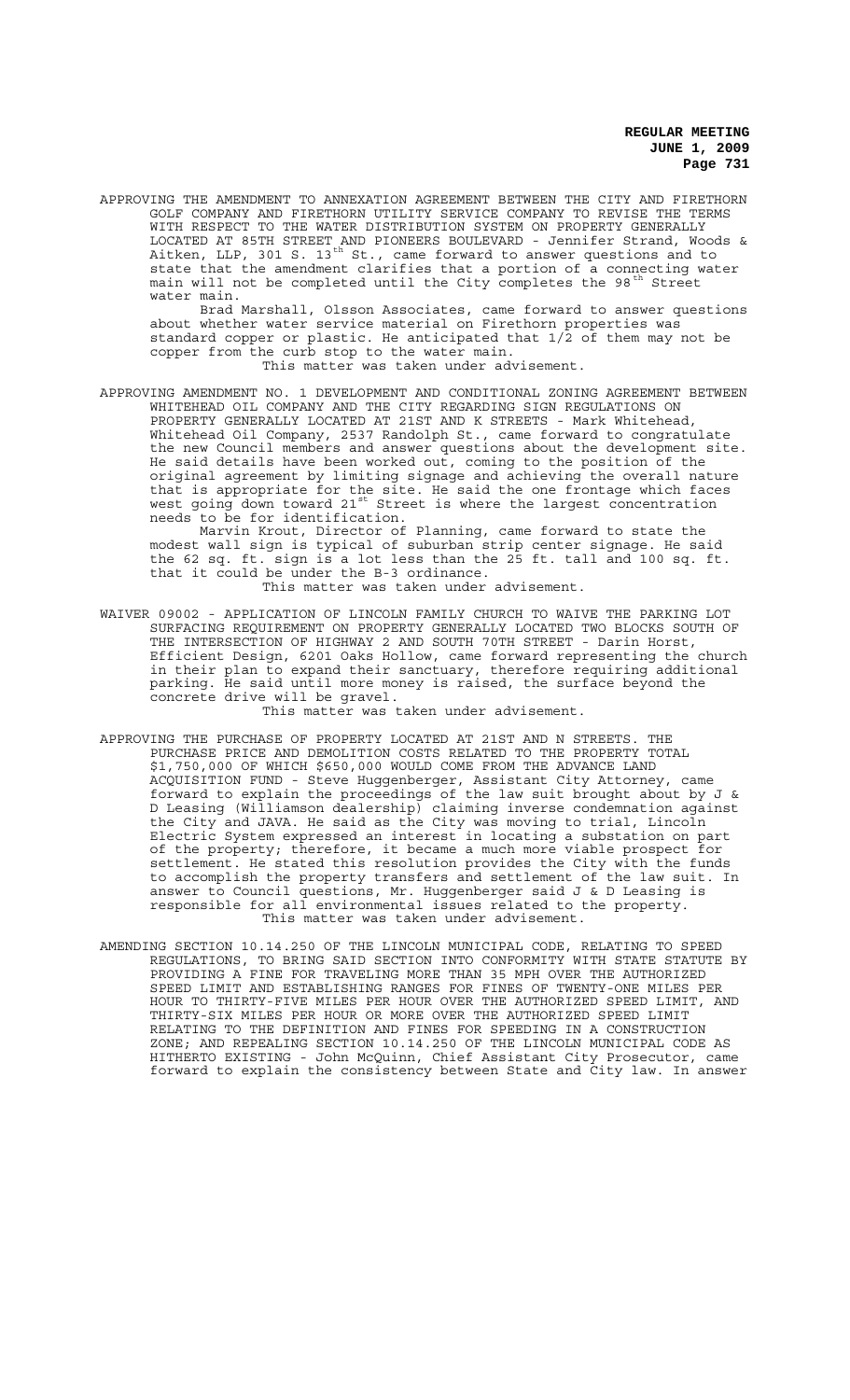to Council questions, Mr. McQuinn responded that this change would include Public Works & Utilities Dept. working on repairs within City limits with properly posted signs indicating construction zones and fines-doubled-when-workers-present zones. This matter was taken under advisement.

#### **\*\* END OF PUBLIC HEARING \*\***

# **COUNCIL ACTION**

## **REPORTS OF CITY OFFICERS**

- Clerk's Letter and Mayor's Approval of Resolutions and Ordinances passed by the City Council on May 11, 2009 - CLERK presented said report which was placed on file in the Office of the City Clerk. **(27-1)**
- Clerk's Letter and Mayor's Approval of Resolutions and Ordinances passed by the City Council on May 18, 2009 - CLERK presented said report which was placed on file in the Office of the City Clerk. **(27-1)**
- Report from City Treasurer of City Cash on hand at the close of business April 30, 2009 - CLERK presented said report which was placed on file in the Office of the City Clerk. **(5-21)**
- Resolution approving the City of Lincoln's Investment Activity Report from the City Treasurer for the Second Quarter, Fiscal Year 2008-09 - CLERK read the following resolution, introduced by Eugene Carroll, who moved its adoption:<br><u>A-85359</u> BE
- BE IT HEREBY RESOLVED BY THE CITY COUNCIL of the City of Lincoln, Nebraska:

That the Investment Activity report and attached list of investments be confirmed and approved, and the City Treasurer is hereby directed to hold said investments until maturity unless otherwise directed by the City Council.

Introduced by Eugene Carroll Seconded by Camp & carried by the following vote: AYES: Camp, Carroll, Cook, Emery, Hornung, Snyder, Spatz; NAYS: None.

# **PETITIONS & COMMUNICATIONS**

SETTING THE HEARING DATE OF MONDAY, JUNE 15, 2009 AT 1:30 P.M. FOR THE APPLICATION OF TODD P. PFUNDT DBA SUN VALLEY BAR & GRILL FOR A CLASS C LIQUOR LICENSE LOCATED AT 300 WEST P STREET - CLERK read the following resolution, introduced by Eugene Carroll, who moved its adoption: A-85360 BE IT RESOLVED by the City Council, of the City of Lincoln, that a hearing date is hereby set for Monday, June 15, 2009, at 1:30 p.m. or as soon thereafter as possible in the City Council Chambers, County-City Building, 555 S. 10th St., Lincoln, NE, for the application of Todd P. Pfundt dba Sun Valley Bar & Grill for a Class C liquor license located at 300 West P Street. If the Police Dept. is unable to complete the investigation by said time, a new hearing date will be set. Introduced by Eugene Carroll Seconded by Camp & carried by the following vote: AYES: Camp, Carroll, Cook, Emery, Hornung, Snyder, Spatz; NAYS: None.

SETTING THE HEARING DATE OF MONDAY, JUNE 15, 2009 AT 1:30 P.M. FOR THE APPLICATION OF KABREDLO'S, INC. DBA KABREDLO'S 127 FOR A CLASS D LIQUOR LICENSE LOCATED AT 4411 N. 27TH STREET - CLERK read the following resolution, introduced by Eugene Carroll, who moved its adoption: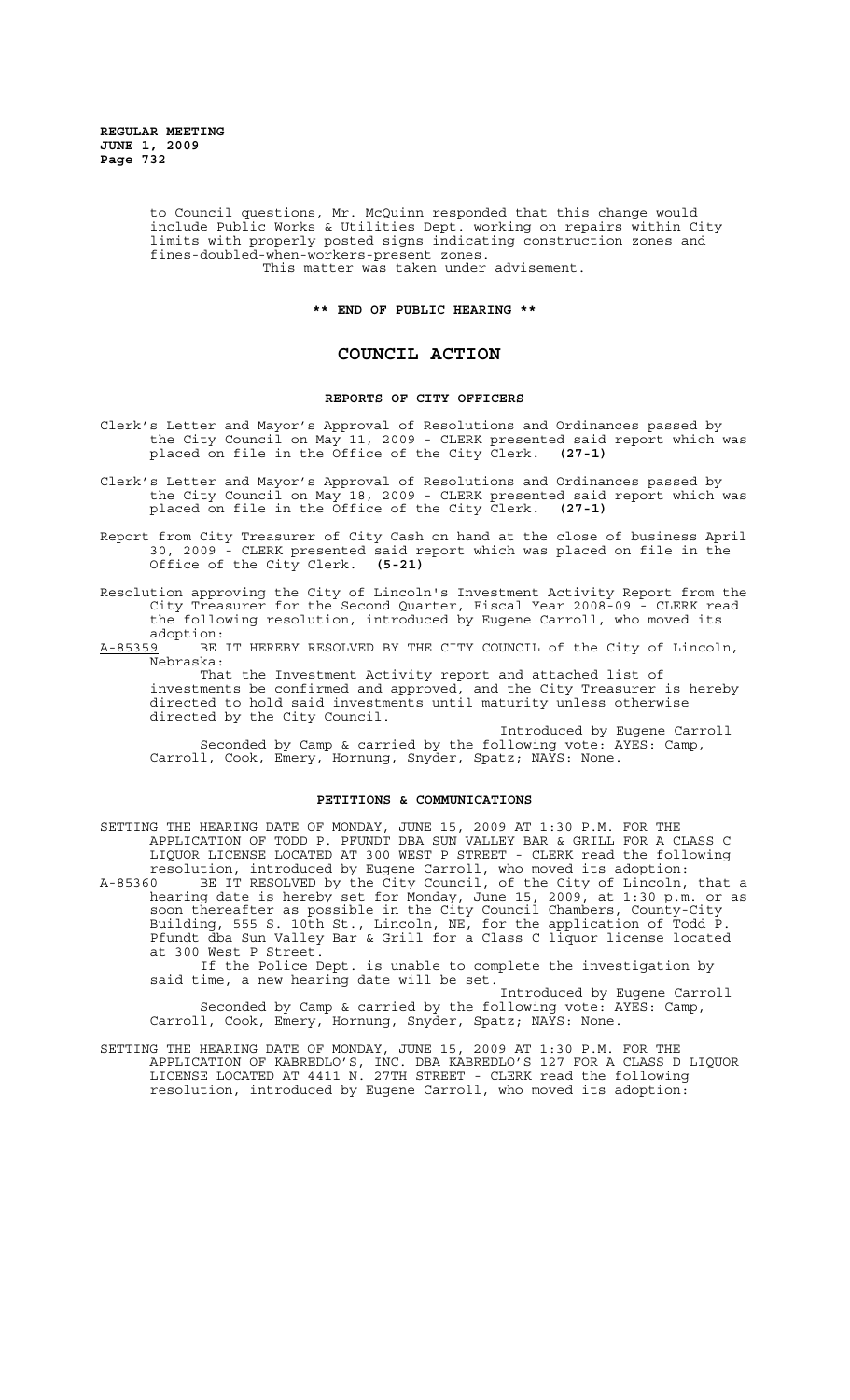A-85361 BE IT RESOLVED by the City Council, of the City of Lincoln, that a hearing date is hereby set for Monday, June 15, 2009, at 1:30 p.m. or as soon thereafter as possible in the City Council Chambers, County-City Building, 555 S. 10th St., Lincoln, NE, for the application of Kabredlo's Inc. dba Kabredlo's 127 for a Class D liquor license located at 4411 N.  $27^{\text{th}}$  Street.

If the Police Dept. is unable to complete the investigation by said time, a new hearing date will be set.

Introduced by Eugene Carroll Seconded by Camp & carried by the following vote: AYES: Camp, Carroll, Cook, Emery, Hornung, Snyder, Spatz; NAYS: None.

SETTING THE HEARING DATE OF MONDAY, JUNE 15, 2009 AT 1:30 P.M. FOR THE APPLICATION OF HOME COOKIN' LLC DBA PAT'S BBQ & NERO'S PIZZA FOR A CLASS C LIQUOR LICENSE LOCATED AT 1401 SUPERIOR STREET, SUITE 7 - CLERK read the following resolution, introduced by Eugene Carroll, who moved its adoption:<br>A-85362 BE

BE IT RESOLVED by the City Council, of the City of Lincoln, that a hearing date is hereby set for Monday, June 15, 2009, at 1:30 p.m. or as soon thereafter as possible in the City Council Chambers, County-City Building, 555 S. 10th St., Lincoln, NE, for the application of Home Cookin' LLC dba Pat's BBQ & Nero's Pizza for a Class C liquor license located at 1401 Superior Street, Suite 7.

If the Police Dept. is unable to complete the investigation by said time, a new hearing date will be set.

Introduced by Eugene Carroll Seconded by Camp & carried by the following vote: AYES: Camp, Carroll, Cook, Emery, Hornung, Snyder, Spatz; NAYS: None.

SETTING THE HEARING DATE OF MONDAY, JUNE 15, 2009 AT 1:30 P.M. FOR THE APPLICATION OF B & R STORES, INC. DBA RUSS'S MARKET #21 FOR AN ADDITION TO PREMISE OF THEIR EXISTING CLASS C LIQUOR LICENSE BY ADDING A MEZZANINE MEASURING APPROX. 29 FT. BY 136 FT. LOCATED AT 1550 S. CODDINGTON AVENUE - CLERK read the following resolution, introduced by Eugene Carroll, who moved its adoption:

A-85363 BE IT RESOLVED by the City Council, of the City of Lincoln, that a hearing date is hereby set for Monday, June 15, 2009, at 1:30 p.m. or as soon thereafter as possible in the City Council Chambers, County-City Building, 555 S. 10th St., Lincoln, NE, for the application of B & R Stores, Inc. dba Russ's Market #21 for an addition to premise of their existing Class C liquor license by adding a mezzanine measuring approx. 29 ft. by 136 ft. located at 1550 S. Coddington Avenue. If the Police Dept. is unable to complete the investigation by said time, a new hearing date will be set.

Introduced by Eugene Carroll Seconded by Camp & carried by the following vote: AYES: Camp, Carroll, Cook, Emery, Hornung, Snyder, Spatz; NAYS: None.

SETTING THE HEARING DATE OF MONDAY, JUNE 15, 2009 AT 1:30 P.M. FOR THE APPLICATION OF ROGELIO ARIAS DBA SUPER TACO FOR AN ADDITION TO PREMISE OF THEIR EXISTING CLASS I LIQUOR LICENSE BY ADDING A ROOM APPROX. 30 FT. BY 44 FT. LOCATED AT 5501 HOLDREGE STREET - CLERK read the following resolution, introduced by Eugene Carroll, who moved its adoption:

A-85364 BE IT RESOLVED by the City Council, of the City of Lincoln, that a hearing date is hereby set for Monday, June 15, 2009, at 1:30 p.m. or as soon thereafter as possible in the City Council Chambers, County-City Building, 555 S. 10th St., Lincoln, NE, for the application of Rogelio Arias dba Super Taco for an addition to premise of their existing Class I liquor license by adding a room approx. 30 ft. by 44 ft. located at 5501 Holdrege Street.

If the Police Dept. is unable to complete the investigation by said time, a new hearing date will be set.

Introduced by Eugene Carroll Seconded by Camp & carried by the following vote: AYES: Camp, Carroll, Cook, Emery, Hornung, Snyder, Spatz; NAYS: None.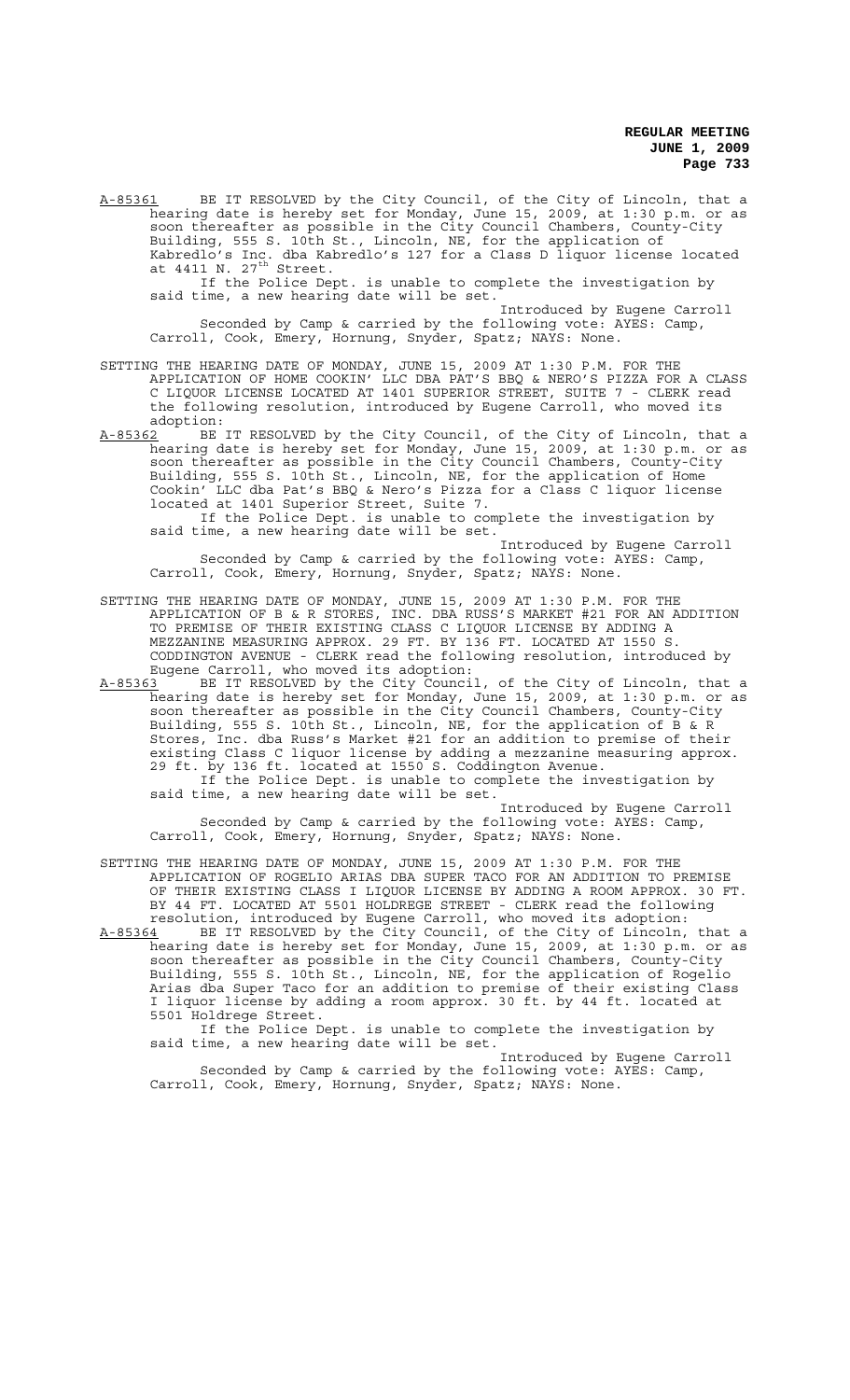### **MISCELLANEOUS REFERRALS - NONE**

#### **LIQUOR RESOLUTIONS**

APPLICATION OF RED9 LLC DBA RED9 FOR THE ADDITION OF A BEER GARDEN AREA MEASURING APPROXIMATELY 100 FEET BY 132 FEET TO THE NORTH OF THE LICENSED PREMISES AT 322 SOUTH 9TH STREET - CLERK read the following resolution, introduced by Jon Camp, who moved its adoption for approval: A-85365 BE IT RESOLVED by the City Council of the City of Lincoln, Nebraska:

That after hearing duly had as required by law, consideration of the facts of this application, the Nebraska Liquor Control Act, and the pertinent City ordinances, the City Council recommends that the application of Red9 LLC dba Red9 to expand its licensed premises by the addition of an outside beer garden area measuring approximately 100 feet by 132 feet to the north of the presently licensed premises located at 322 South 9th Street, Lincoln, Nebraska, be approved with the condition that:

1. The outside area shall be maintained in an orderly manner without disturbing the neighboring businesses or residences. 2. The premise complies in every respect with all City and State regulations.

BE IT FURTHER RESOLVED that the City Clerk is directed to transmit a copy of this resolution to the Nebraska Liquor Control Commission.

Introduced by Jon Camp Seconded by Spatz & carried by the following vote: AYES: Camp, Carroll, Cook, Emery, Hornung, Snyder, Spatz; NAYS: None.

APPLICATION OF BUGEATER INVESTMENTS INC. DBA THE WATERING HOLE WEST FOR THE ADDITION OF AN OUTSIDE SIDEWALK CAFÉ AREA MEASURING APPROXIMATELY 15 FEET BY 60 FEET TO THE NORTH OF THE LICENSED PREMISES AT 1550 SOUTH CODDINGTON AVENUE - CLERK read the following resolution, introduced by Jon Camp, who moved its adoption for approval:

A-85366 BE IT RESOLVED by the City Council of the City of Lincoln, Nebraska:

That after hearing duly had as required by law, consideration of the facts of this application, the Nebraska Liquor Control Act, and the pertinent City ordinances, the City Council recommends that the application of Bugeater Investments Inc. dba The Watering Hole West to expand its licensed premises by the addition of an outside sidewalk café area measuring approximately 15 feet by 60 feet to the north of the presently licensed premises located at 1550 South Coddington Avenue, Lincoln, Nebraska, be approved with the condition that the premise complies in every respect with all City and State regulations. BE IT FURTHER RESOLVED that the City Clerk is directed to transmit a copy of this resolution to the Nebraska Liquor Control Commission. Introduced by Jon Camp Seconded by Hornung & carried by the following vote: AYES: Camp, Carroll, Cook, Emery, Hornung, Snyder, Spatz; NAYS: None.

APPLICATION OF TWISTED STEELE INC. DBA THE BAR FOR THE ADDITION OF A CATERING LICENSE TO ITS CLASS C LIQUOR LICENSE AT 1644 P STREET - CLERK read the following resolution, introduced by Jon Camp, who moved its adoption for : approval<br>A-85367 BE

BE IT RESOLVED by the City Council of the City of Lincoln, Nebraska:

That after hearing duly had as required by law, consideration of the facts of this application, the Nebraska Liquor Control Act, and the pertinent City ordinance, the City Council recommends that the application of Twisted Steele Inc. dba The Bar for the issuance of a Catering Permit to the existing liquor license, located at 1644 P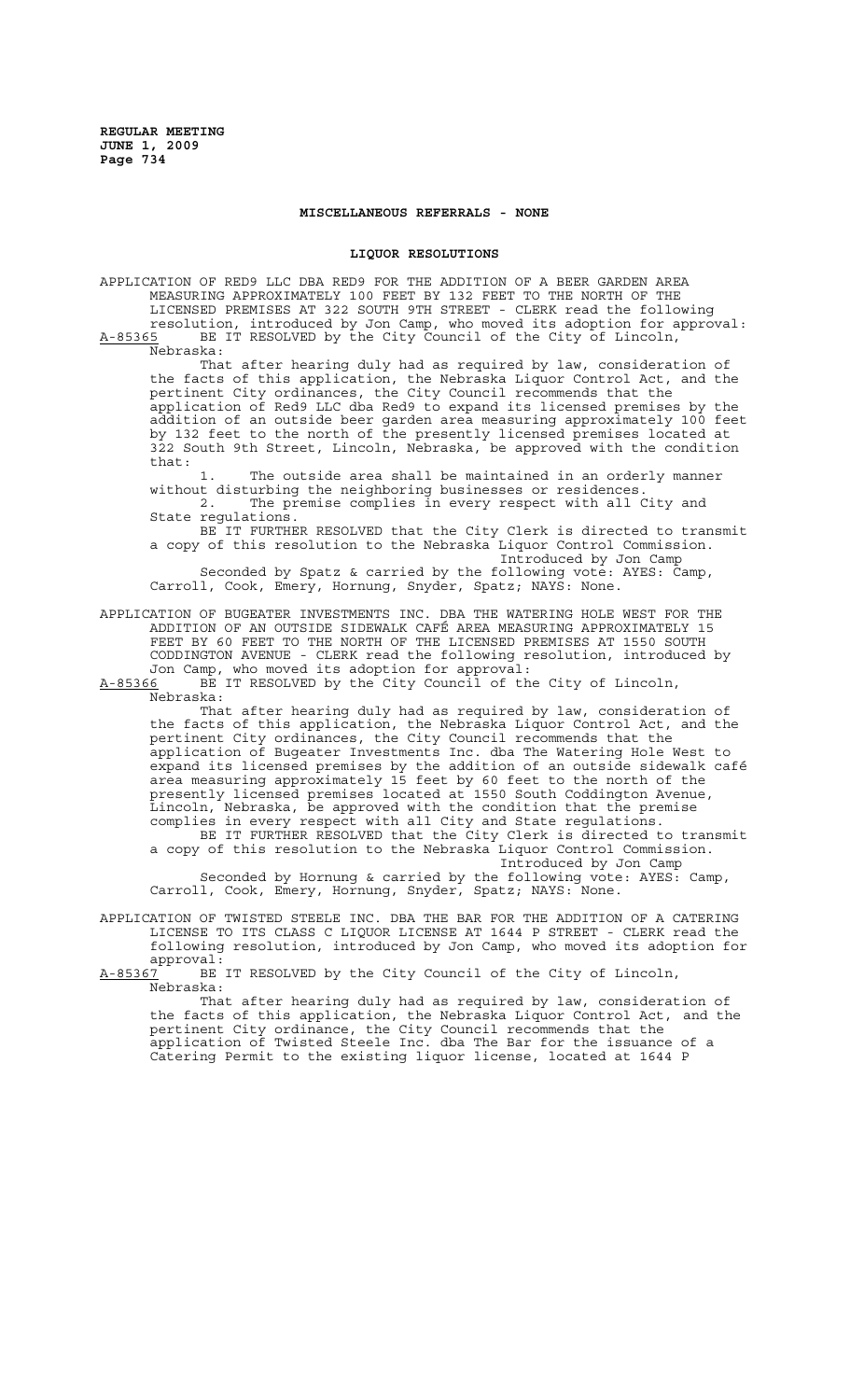Street, Lincoln, Nebraska, be approved with the condition that the premise complies in every respect with all city and state regulations. BE IT FURTHER RESOLVED that a copy of this resolution be transmitted by the City Clerk to the Nebraska Liquor Control Commission. Introduced by Jon Camp

Seconded by Spatz & carried by the following vote: AYES: Camp, Carroll, Cook, Emery, Hornung, Snyder, Spatz; NAYS: None.

### APPLICATION OF RICARDO TIBURCIO RICO DBA LOS DOS HERMANOS MEXICAN CAFÉ FOR A CLASS C LIQUOR LICENSE AT 6117 HAVELOCK AVENUE - CLERK read the following resolution, introduced by Jon Camp, who moved its adoption for approval.

Motion **DIED** for lack of a second. CAMP Moved its adoption for denial:

A-85368 BE IT RESOLVED by the City Council of the City of Lincoln, Nebraska:

That after hearing duly had as required by law, consideration of the facts of this application, the Nebraska Liquor Control Act, pertinent City ordinances, and the following:

- a. If the applicant is of a class of person to whom no license can be issued.
- b. If the existing population of the City of Lincoln and the projected population growth of the City of Lincoln and within the area to be served are adequate to support the proposed license.
- c. If the issuance of the license would be compatible with the nature of the neighborhood or community.
- d. If existing licenses with similar privileges adequately serve the area.
- e. If there are any existing motor vehicle and/or pedestrian traffic flow in the area or if this application would cause motor vehicle and/or pedestrian traffic flow issues.
- f. If there is an adequate number of existing law enforcement officers in the area.
- g. If there are zoning and/or distance restrictions that prevent the issuance of a license.
- h. If there are sanitation and/or sanitary conditions on or about the area.
- i. If a citizens' protest has been made.

The City Council recommends to the Nebraska Liquor Control Commission that the application of Ricardo Tiburcio Rico dba Los Dos Hermanos Mexican Café for a Class "C" liquor license, at 6117 Havelock Avenue, Lincoln, Nebraska, be denied. The City Council has determined that the application should be denied for one or more of the following reasons:

- a. The applicant is unfit, unwilling, and/or unable to properly provide the service proposed within the City of Lincoln.
- b. The applicant cannot conform to all provisions and requirements of and rules and regulations adopted pursuant to the Nebraska Liquor Control Act and/or pertinent City ordinances.
- c. The applicant has not demonstrated that the type of management and control to be exercised over the premises described in the application will be sufficient to insure that the licensed business can conform to all provisions and requirements of and rules and regulations adopted pursuant to the Nebraska Liquor Control Act, and pertinent City ordinances.
- d. The applicant has not demonstrated that the issuance of the license is or will be required by the present or future public convenience and necessity.

BE IT FURTHER RESOLVED that the City Clerk is directed to transmit a copy of this resolution to the Nebraska Liquor Control Commission. Introduced by Jon Camp

Seconded by Cook & carried by the following vote: AYES: Camp, Carroll, Cook, Emery, Hornung, Snyder, Spatz; NAYS: None.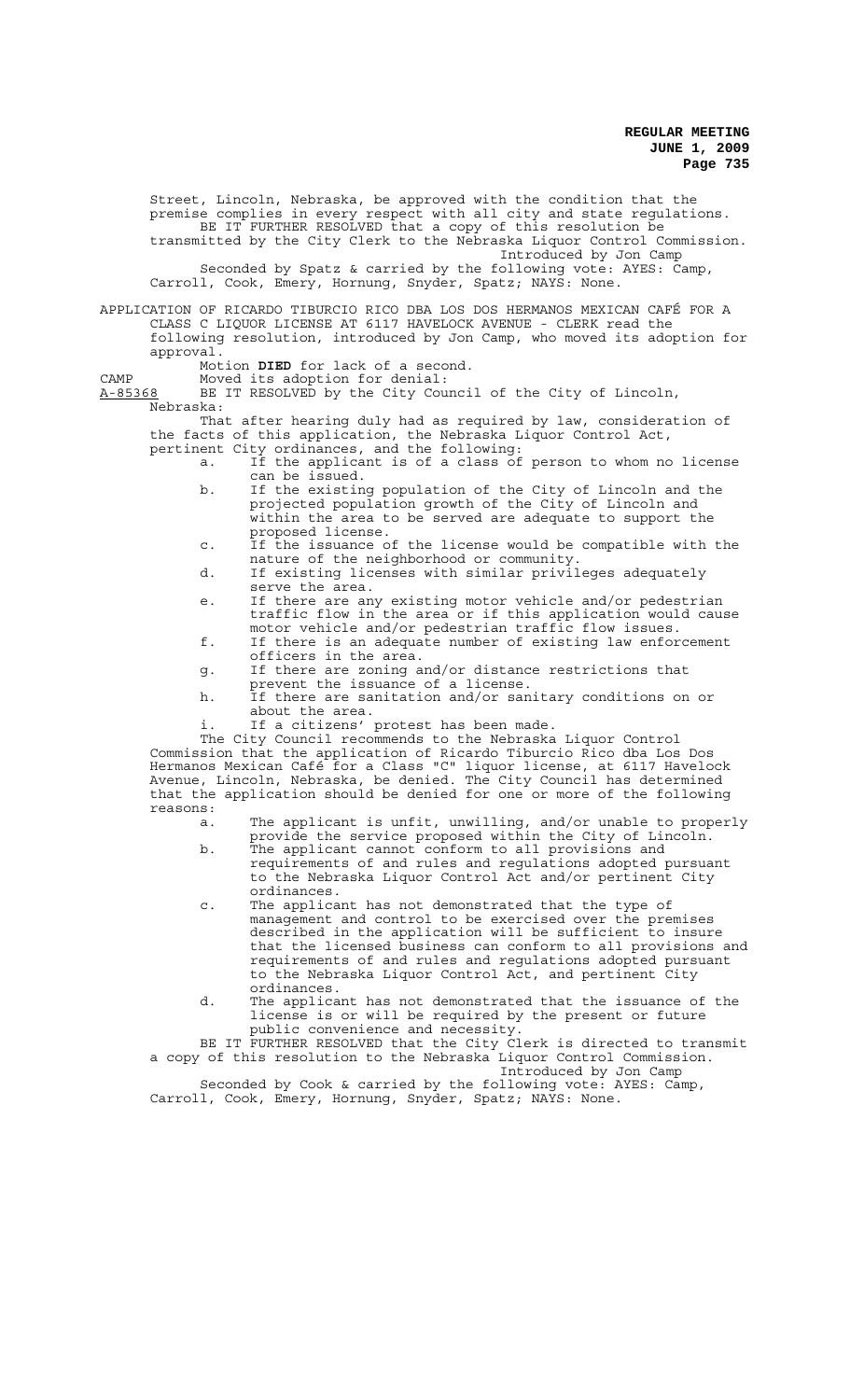APPLICATION OF 55 DEGREES INC. DBA BREAD & CUP FOR A CLASS C LIQUOR LICENSE AT 440 NORTH 8TH STREET - CLERK read the following resolution, introduced by Jon Camp, who moved its adoption for approval:

A-85369 BE IT RESOLVED by the City Council of the City of Lincoln,  $A-85369$  BE<br>Nebraska:

That after hearing duly had as required by law, consideration of the facts of this application, the Nebraska Liquor Control Act, and the pertinent City ordinances, the City Council recommends that the application of 55 Degrees Inc. dba Bread & Cup for a Class "C" liquor license at 440 North 8th Street, Lincoln, Nebraska, for the license period ending October 31, 2009, be approved with the condition that the premise complies in every respect with all city and state regulations. The City Clerk is directed to transmit a copy of this resolution to the Nebraska Liquor Control Commission.

Introduced by Jon Camp Seconded by Spatz & carried by the following vote: AYES: Camp, Carroll, Cook, Emery, Hornung, Snyder, Spatz; NAYS: None.

MANAGER APPLICATION OF KEVIN W. SHINN FOR 55 DEGREES INC. DBA BREAD & CUP AT 440 NORTH 8TH STREET - CLERK read the following resolution, introduced by Jon Camp, who moved its adoption for approval:

 $A-85370$  WHEREAS, 55 Degrees Inc. dba Bread & Cup located at 440 North 8<sup>th</sup> Street, Lincoln, Nebraska has been approved for a Retail Class "C"

liquor license, and now requests that Kevin W. Shinn be named manager; WHEREAS, Kevin W. Shinn appears to be a fit and proper person to manage said business.

NOW, THEREFORE, BE IT RESOLVED by the City Council of the City of Lincoln, Nebraska:

That after hearing duly had as required by law, consideration of the facts of this application, the Nebraska Liquor Control Act, and the pertinent City ordinances, the City Council recommends that Kevin W. Shinn be approved as manager of this business for said licensee. The City Clerk is directed to transmit a copy of this resolution to the Nebraska Liquor Control Commission.

Introduced by Jon Camp Seconded by Spatz & carried by the following vote: AYES: Camp, Carroll, Cook, Emery, Hornung, Snyder, Spatz; NAYS: None.

# **ORDINANCES - 2ND READING & RELATED RESOLUTIONS (as required)**

ANNEXATION NO. 09002 - AMENDING THE LINCOLN CORPORATE LIMITS MAP BY ANNEXING APPROXIMATELY 1.88 ACRES OF PROPERTY GENERALLY LOCATED AT SOUTH 84TH STREET AND FIRETHORN LANE - CLERK read an ordinance, introduced by Jon Camp, annexing and including the below described land as part of the City of Lincoln, Nebraska and amending the Corporate Limits Map attached to and made a part of Ordinance No. 18208, to reflect the extension of the corporate limits boundary of the City of Lincoln, Nebraska established and shown thereon, the second time.

CHANGE OF ZONE 09010 - AMENDING CHAPTER 27.70 OF THE LINCOLN MUNICIPAL CODE RELATING TO ZONING CODE, ADDITIONAL USE REGULATIONS, BY ADDING A NEW SECTION NUMBERED 27.70.060 TO ALLOW CHURCHES IN THE AG, AGR, R OR O DISTRICTS TO HOLD TEMPORARY OR SEASONAL SALES OF GOODS AT RETAIL. (REQUEST  $2^{ND}$  &  $3^{RD}$  READINGS W/ACTION ON  $6/1/09$ ) - PRIOR to reading:

Rick Peo, Chief Assistant City Attorney, came forward to provide Council answers for a tax question. He said the State Department of Revenue was contacted and they indicated that religious organizations can have one sale per year up to three consecutive days without collecting sales tax whether that is an on-site or off-site sale. For any sales beyond that one, they have to collect sales tax.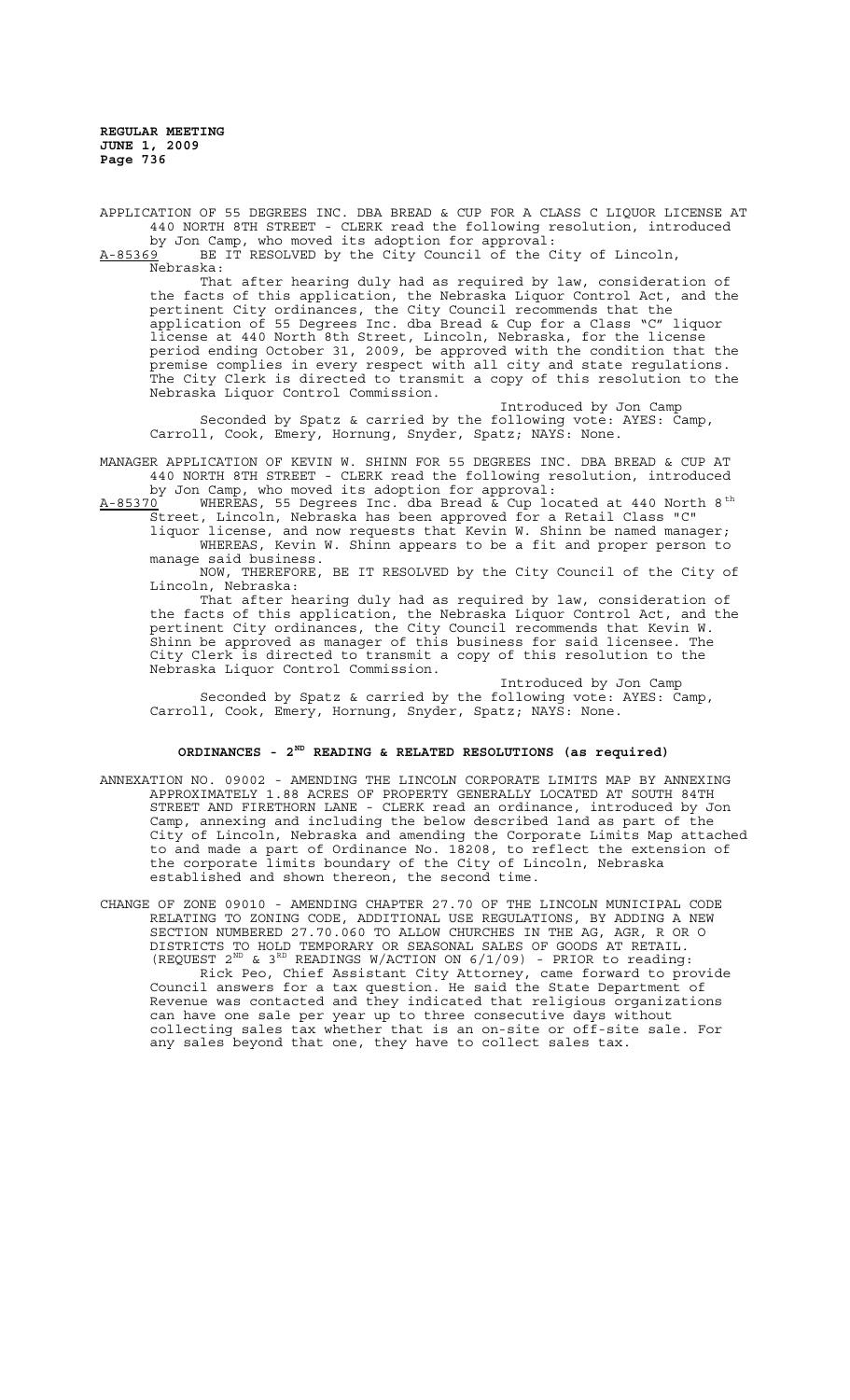- CLERK Read an ordinance, introduced by Jon Camp, amending Chapter 27.70 of the Lincoln Municipal Code relating to Zoning Code, Additional Use Regulations, by adding a new section numbered 27.70.060 to allow churches to hold temporary or seasonal sales of goods at retail, the second time.
- VACATION 09004 VACATING THE EAST-WEST ALLEY BETWEEN NORTH 23RD STREET AND NORTH 24TH STREET, NORTH OF P STREET - CLERK read an ordinance, introduced by Jon Camp, vacating the east-west alley between  $N$ . 23<sup>rd</sup> and N. 24<sup>th</sup> Streets, north of P Street, and retaining title thereto in the City of Lincoln, Lancaster County, Nebraska, the second time.

#### **PUBLIC HEARING RESOLUTIONS**

ACCEPTING THE REPORT OF NEW AND PENDING CLAIMS AGAINST THE CITY AND APPROVING DISPOSITION OF CLAIMS SET FORTH FOR THE PERIOD OF MAY 1 - 14, 2009 - CLERK read the following resolution, introduced by Jon Camp, who moved

its adoption:<br>A-85371 BE IT R BE IT RESOLVED by the City Council of the City of Lincoln, Nebraska:

That the claims listed in the attached report, marked as Exhibit "A", dated May 14, 2009, of various new and pending tort claims filed against the City of Lincoln with the Office of the City Attorney or the Office of the City Clerk, as well as claims which have been disposed of, are hereby received as required by Neb. Rev. Stat. § 13-905 (Reissue 1997). The dispositions of claims by the Office of the City Attorney, as shown by the attached report, are hereby approved:

| DENTED.                               |         | ALLOWED/SETTLED            |        |
|---------------------------------------|---------|----------------------------|--------|
| Linda Nosal                           | \$69.87 | Darlene G. Mora \$1,533.24 |        |
| Roger Nelsen & Rachel Nelsen 5,808.83 |         | Leighton Schmidt           | 407.57 |
| Charles Kaczor                        | NAS*    |                            |        |
| *No Amount Specified                  |         |                            |        |

The City Attorney is hereby directed to mail to the various claimants listed herein a copy of this resolution which shows the final disposition of their claim.

Introduced by Jon Camp Seconded by Spatz & carried by the following vote: AYES: Camp, Carroll, Cook, Emery, Hornung, Snyder, Spatz; NAYS: None.

APPROVING GJJRB, LLC DBA THE SPIGOT LOUNGE AS A KENO SATELLITE SITE AT 1634 O STREET - CLERK read the following resolution, introduced by Jon Camp, who moved its adoption:

A-85372 MHEREAS, the City of Lincoln and the County of Lancaster, Nebraska have entered into an Interlocal Agreement for the purposes of providing for a joint City-County keno lottery; and

WHEREAS, the City has entered into a contract for the operation of a keno type lottery with EHPV Lottery Services, LLC, a Nebraska limited liability company; and

WHEREAS, Section 5 of the Interlocal Agreement and Section 3(b) of the Keno Contract grant the City the authority to approve all satellite locations within the corporate limits of Lincoln; and

WHEREAS, all requirements under the Interlocal Agreement and the Keno Contract governing the establishment and location of keno satellite sites have been met.

NOW, THEREFORE, BE IT RESOLVED by the City Council of the City of Lincoln, Nebraska that a keno satellite site is hereby authorized at the location of GJJRB, LLC, dba The Spigot Lounge, 1634 "O" Street, Lincoln, NE 68508.

The City Clerk is directed to return an executed copy of this Resolution to The Spigot Lounge and a copy to EHPV Lottery Services, LLC.

Introduced by Jon Camp

Seconded by Spatz & carried by the following vote: AYES: Camp, Carroll, Cook, Emery, Hornung, Snyder, Spatz; NAYS: None.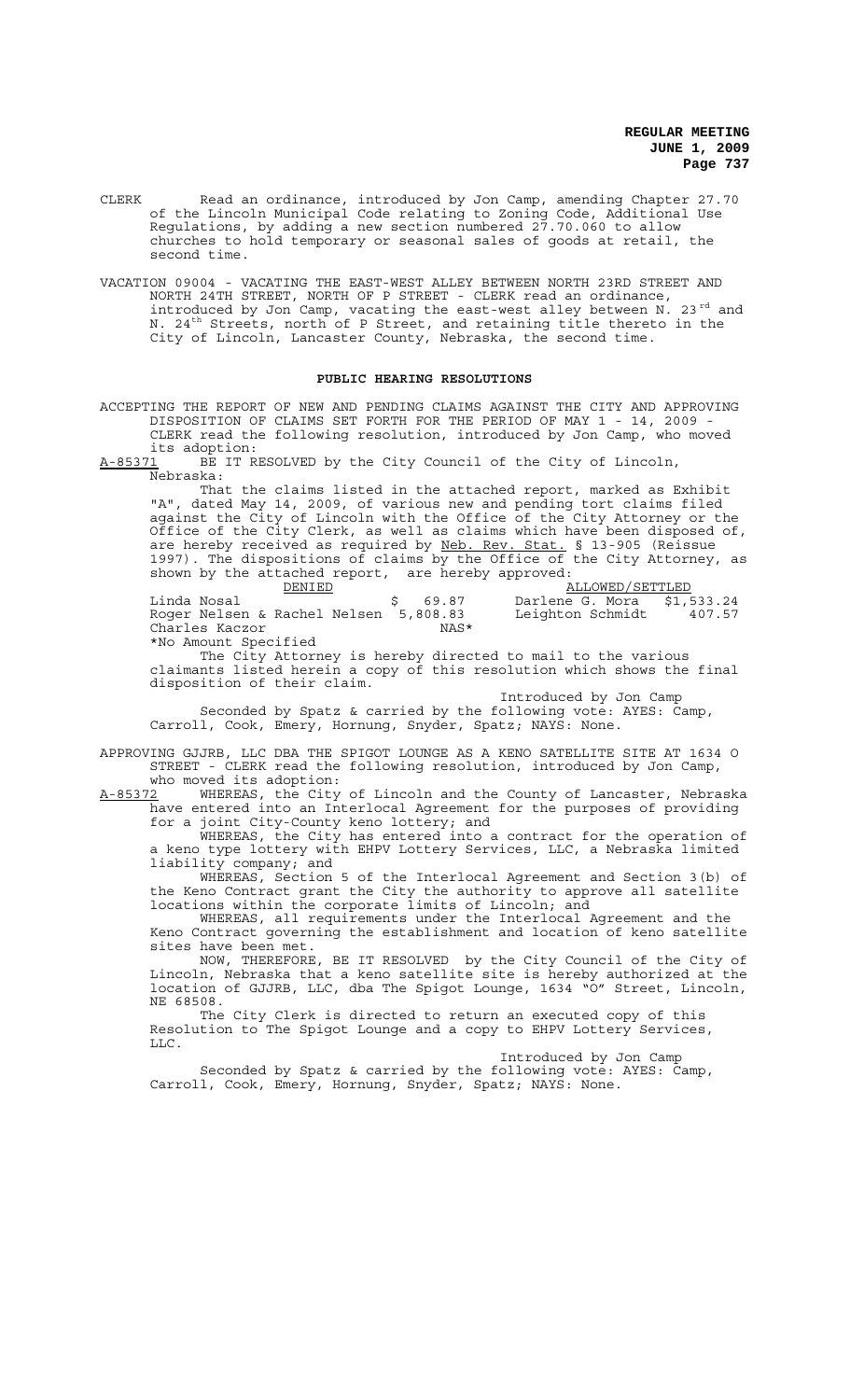APPROVING THE AMENDMENT TO ANNEXATION AGREEMENT BETWEEN THE CITY AND FIRETHORN GOLF COMPANY AND FIRETHORN UTILITY SERVICE COMPANY TO REVISE THE TERMS WITH RESPECT TO THE WATER DISTRIBUTION SYSTEM ON PROPERTY GENERALLY LOCATED AT 85TH STREET AND PIONEERS BOULEVARD - PRIOR to reading:

CAMP Moved to amend Bill No. 09R-84 by substituting the attached Amendment to Annexation Agreement marked as Attachment "A" for the existing Amendment to Annexation Agreement.

Seconded by Spatz & carried by the following vote: AYES: Camp, Carroll, Cook, Emery, Hornung, Snyder, Spatz; NAYS: None.

CLERK Read the following resolution, introduced by Jon Camp, who moved its adoption:<br>A-85373 BE IT R

BE IT RESOLVED by the City Council of the City of Lincoln, Nebraska:

That the agreement titled Amendment to Annexation Agreement which is attached hereto, marked as Attachment "A" and made a part hereof by reference, between the City and Firethorn Golf Company, LLC and Firethorn Utility Service Company, upon the terms and conditions contained in said Agreement with respect to the water distribution system on the property generally located at 85th Street and Pioneers Boulevard is approved.

BE IT FURTHER RESOLVED that the Mayor is authorized to execute the Amendment to Annexation Agreement on behalf of the City.

BE IT FURTHER RESOLVED that the City Clerk is directed to return one fully executed copy of this Agreement to Rick Peo, Chief Assistant City Attorney, for distribution to the Owners.

BE IT FURTHER RESOLVED that the City Clerk is directed to record the Amendment to Annexation Agreement or a summary memorandum or notice thereof against the property described in Attachment "B" to said Amendment with the Register of Deeds, filing fees to be paid by the Owners.

BE IT FURTHER RESOLVED that the City Clerk is directed to forward a copy of this Agreement to Michaela Dugan, Impact Fee Administrator. Introduced by Jon Camp

Seconded by Carroll & carried by the following vote: AYES: Camp, Carroll, Cook, Emery, Hornung, Snyder, Spatz; NAYS: None.

APPROVING AMENDMENT NO. 1 DEVELOPMENT AND CONDITIONAL ZONING AGREEMENT BETWEEN WHITEHEAD OIL COMPANY AND THE CITY REGARDING SIGN REGULATIONS ON PROPERTY GENERALLY LOCATED AT 21ST AND K STREETS - CLERK read the following resolution, introduced by Jon Camp, who moved

its adoption:<br>A-85374 BE IT R BE IT RESOLVED by the City Council of the City of Lincoln, Nebraska:

That the agreement titled Amendment No. 1 Development and Conditional Annexation Agreement, which is attached hereto, marked as Attachment "A" and made a part hereof by reference, between the City and Whitehead Oil Company, upon the terms and conditions contained in said Agreement regarding sign regulations on the property generally located at 21st Street and K Street and legally described on Exhibit "A" attached to said Amendment No. 1, is approved.

BE IT FURTHER RESOLVED that the Mayor is authorized to execute the Amendment No. 1 Development and Conditional Zoning Agreement on behalf of the City.

BE IT FURTHER RESOLVED that the City Clerk is directed to return one fully executed copy of this Agreement to Rick Peo, Chief Assistant City Attorney, for distribution to the Owner.

BE IT FURTHER RESOLVED that the City Clerk is directed to record the Zoning Agreement or a summary memorandum thereof with the Register the Zoning Agreement or a summary memorandum thereof with the Register of Deeds, filing fees to be paid by the Owner.

BE IT FURTHER RESOLVED that the City Clerk is directed to forward a copy of this Agreement to Michaela Dugan, Impact Fee Administrator. Introduced by Jon Camp

Seconded by Snyder & carried by the following vote: AYES: Camp, Carroll, Cook, Emery, Hornung, Snyder, Spatz; NAYS: None.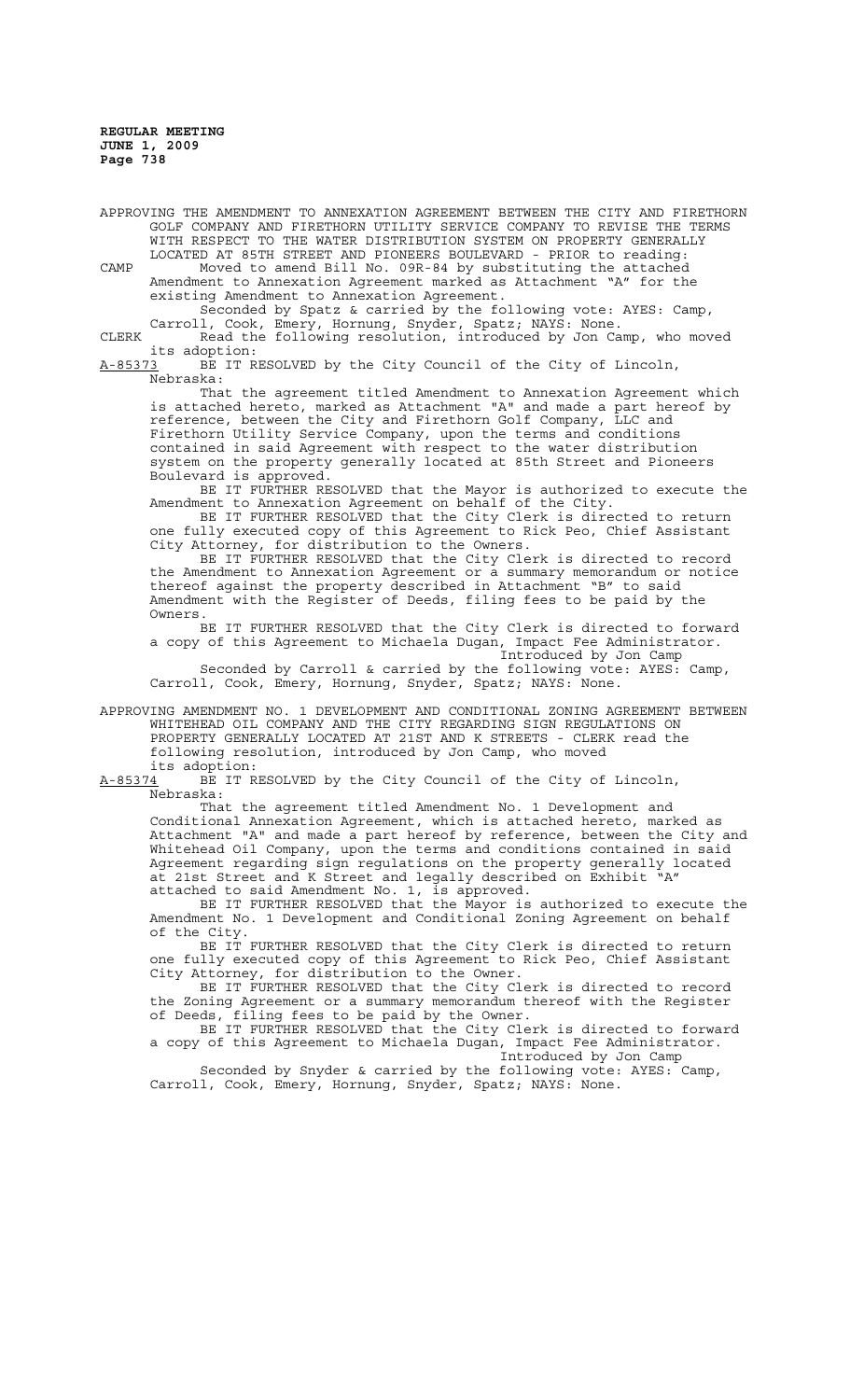WAIVER 09002 - APPLICATION OF LINCOLN FAMILY CHURCH TO WAIVE THE PARKING LOT SURFACING REQUIREMENT ON PROPERTY GENERALLY LOCATED TWO BLOCKS SOUTH OF THE INTERSECTION OF HIGHWAY 2 AND SOUTH 70TH STREET - PRIOR to reading:

CAMP Moved to amend Bill No. 09R-86 in the following manner: 1. On page 2, line 4, delete the word "west" and insert in lieu thereof the word east.

Seconded by Spatz & carried by the following vote: AYES: Camp, Carroll, Cook, Emery, Hornung, Snyder, Spatz; NAYS: None.

CLERK Read the following resolution, introduced by Jon Camp, who moved its adoption:<br>A-85375 WHEREAS

A-85375 WHEREAS, the Lincoln Family Church ("Owner") has requested a waiver of the surfacing requirements for an expanded parking lot on property generally located two blocks south of the intersection of Highway 2 and South 70th Street and legally described as:

Lot 162, located in the Southeast Quarter of Section

16, Township 9 North, Range 7 East of the 6th P.M.,

Lancaster County, Nebraska;

WHEREAS, the City Council finds that:

a. The parking lot for which the waiver of the surfacing requirement is requested is to be used in conjunction with a nonprofit religious institution;<br>b. Alternate

Alternate materials or techniques will be utilized which provide reasonable control of dust, runoff, and safe circulation; and c. The location of the parking lot is a sufficient distance from surrounding uses so that it will not adversely affect the surrounding uses, and the frequency of use of the parking lot is so low that compliance with the surfacing requirements at the present time would cause undue economic hardship upon the Owner as compared with minimal impact upon the surrounding land uses.

NOW, THEREFORE, BE IT RESOLVED by the City Council of the City of Lincoln, Nebraska:

In consideration of the findings made above, the requirement for the paving of the parking lot for the Lincoln Family Church located two blocks south of Highway 2 and South 70th Street on property legally described above is hereby waived pursuant to § 27.67.100(c) of the Lincoln Municipal Code under the following conditions:

1. This approval waives the requirement to pave the parking lot for four years.

2. Before commencing use of the expanded parking lot the applicant shall provide a revised site plan that shows the driveway paved from the concrete apron to the west east edge of the existing paved parking spaces.

3. Before commencing use of the expanded parking lot, all development and construction must substantially comply with the approved plans.<br>4.

The terms, conditions, and requirements of this resolution shall run with the land and be binding on the Owner, its successors and assigns.<br>5.

The Owner shall sign and return the letter of acceptance to the City Clerk within 60 days following the approval of the waiver, provided however, said 60-day period may be extended up to six months by administrative amendment. The City Clerk shall file a copy of the resolution approving the waiver and the letter of acceptance with the Register of Deeds, filing fees therefor to be paid in advance by the Owner.

Introduced by Jon Camp Seconded by Spatz & carried by the following vote: AYES: Camp, Carroll, Cook, Emery, Hornung, Snyder, Spatz; NAYS: None.

APPROVING THE PURCHASE OF PROPERTY LOCATED AT 21ST AND N STREETS. THE PURCHASE PRICE AND DEMOLITION COSTS RELATED TO THE PROPERTY TOTAL \$1,750,000 OF WHICH \$650,000 WOULD COME FROM THE ADVANCE LAND

ACQUISITION FUND - CLERK read the following resolution, introduced by Jon Camp, who moved its adoption:

A-85376 BE IT RESOLVED by the City Council of the City of Lincoln, Nebraska: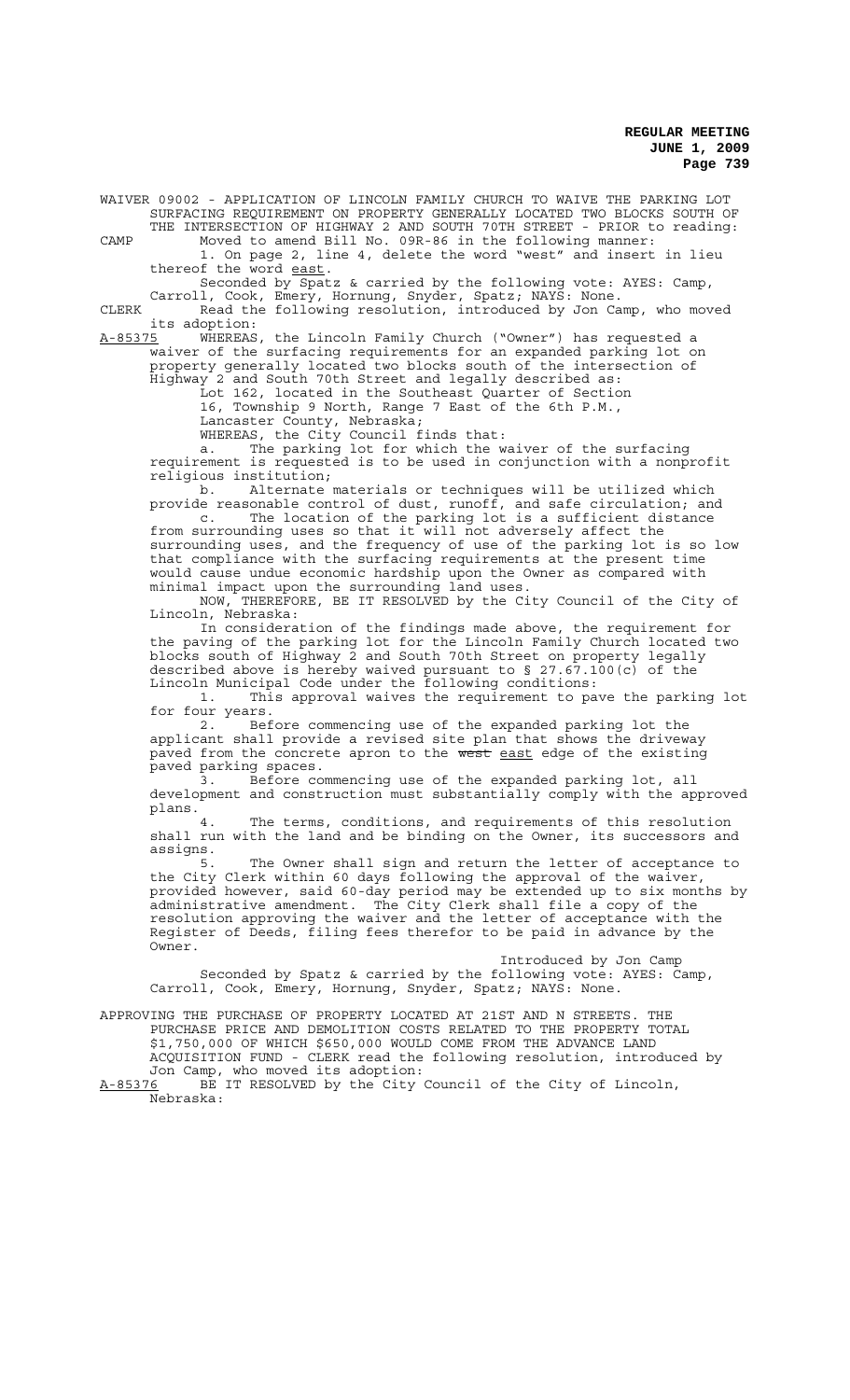That pursuant to Article IX-B, Section 12, of the Charter of the City of Lincoln, the Mayor is hereby authorized to use \$650,000.00 from the Advance Acquisition Fund for the purchase of the property located at 21st and N street, legally described on Attachment A. The purchase price and demolition costs related to the property total \$1,750,000.00. The Mayor is hereby further authorized to dispose of all or part of such property to Lincoln Electric System for its purposes.

Introduced by Jon Camp Seconded by Carroll & carried by the following vote: AYES: Camp, Carroll, Cook, Emery, Snyder, Spatz; NAYS: Hornung.

#### PUBLIC HEARING ORDINANCE - 3<sup>RD</sup> READING WITH ACTION

AMENDING SECTION 10.14.250 OF THE LINCOLN MUNICIPAL CODE, RELATING TO SPEED REGULATIONS, TO BRING SAID SECTION INTO CONFORMITY WITH STATE STATUTE BY PROVIDING A FINE FOR TRAVELING MORE THAN 35 MPH OVER THE AUTHORIZED SPEED LIMIT AND ESTABLISHING RANGES FOR FINES OF TWENTY-ONE MILES PER HOUR TO THIRTY-FIVE MILES PER HOUR OVER THE AUTHORIZED SPEED LIMIT, AND THIRTY-SIX MILES PER HOUR OR MORE OVER THE AUTHORIZED SPEED LIMIT RELATING TO THE DEFINITION AND FINES FOR SPEEDING IN A CONSTRUCTION ZONE; AND REPEALING SECTION 10.14.250 OF THE LINCOLN MUNICIPAL CODE AS HITHERTO EXISTING (5/18/09 - P.H. con't. to 6/1/09 with Action) - CLERK<br>read an ordinance, introduced by Dan Marvin, amending Section 10.14.250 introduced by Dan Marvin, amending Section 10.14.250 of the Lincoln Municipal Code, relating to speed regulations, to bring said section into conformity with state statute by providing a fine for traveling more than 35 mph over the authorized speed limit and establishing ranges for fines of twenty-one miles per hour to thirtyfive miles per hour over the authorized speed limit, and thirty-six miles per hour or more over the authorized speed limit relating to the definition and fines for speeding in a construction zone; and repealing Section 10.14.250 of the Lincoln Municipal Code as hitherto existing, the third time.

CAMP Moved the pass the ordinance as read.

Seconded by Cook & carried by the following vote: AYES: Camp, Carroll, Cook, Emery, Hornung, Snyder, Spatz; NAYS: None. The ordinance, being numbered **#19269**, is recorded in Ordinance Book #26, Page

# **ORDINANCE - 1ST READING & RELATED RESOLUTIONS (as required)**

- AMENDING ORDINANCE NO. 19094, PASSED BY THE CITY COUNCIL ON JUNE 16, 2008, WHICH AMENDED RULE 3-3 OF THE RULES OF COUNCIL, DECORUM, DEBATE AND PROCEDURE, TO ELIMINATE THE EXPIRATION DATE OF ONE YEAR AFTER ITS EFFECTIVE DATE - CLERK read an ordinance, introduced by Eugene Carroll, amending Ordinance No. 19094 (amending Section 2.04.010) of the Lincoln Municipal Code relating to the Rules of the City Council) by amending Section 3 to delete the provision that Ordinance No. 19094 shall automatically expire one year after its effective date, the first time.
- COMP. PLAN CONFORMITY 08025 DECLARING APPROXIMATELY 6,600 SQ. FT. OF PROPERTY GENERALLY LOCATED NORTHWEST OF NORTH 41ST STREET AND GREENWOOD STREET AS SURPLUS PROPERTY AND AUTHORIZING THE SALE THEREOF - CLERK read an ordinance, introduced by Eugene Carroll, declaring approximately 6,600 sq. ft. of City-owned property generally located northwest of North 41st Street and Greenwood Street as surplus and authorizing the sale thereof, the first time.

**ORDINANCES - 3RD READING & RELATED RESOLUTIONS (as required) - NONE**